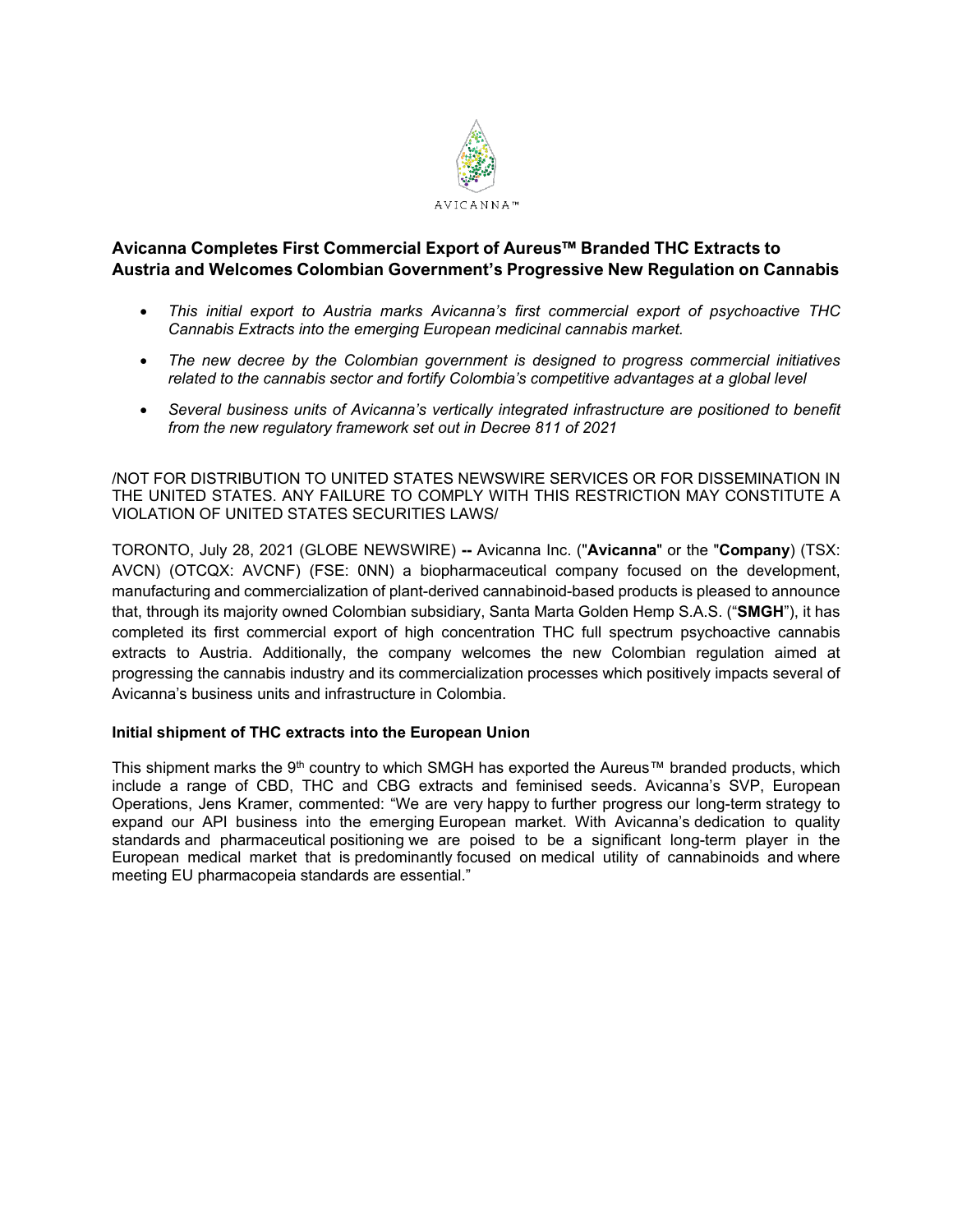

### **New progressive regulation on cannabis in Colombia**

Decree number 811, which was issued on July 23, 2021, modifies the regulatory framework and establishes a new and more progressive framework that will revitalize and industrialize the Colombian cannabis industry. The new regulatory framework brings new dispositions and mechanisms that: (i) improve approval times for cultivation and manufacturing quotas; (ii) create the possibility to develop and commercialize food products with cannabis; (iii) remove the prohibition to export cannabis dry flower; (iv) broaden the authorized dispensation mechanisms for cannabis compound formulas; and (v) removes the prohibition regarding the promotion or advertisement of cannabis, cannabis by-products, and products containing cannabis.

#### **Expected benefits to Avicanna's business units and infrastructure in Colombia**

The improvements brought upon by this new regulatory framework are expected to have a positive impact in several segments of the cannabis industry in Colombia, and more specifically in several business units of Avicanna's vertically integrated infrastructure in Colombia:

- The increase in efficiency in the quota approval process for cultivation and manufacturing and the possibility to export cannabis dry flower is expected to enhance the market opportunity for Avicanna's supply chain business under the Aureus ™ brand that has been shipping cannabinoid extracts and feminized seeds into 4 continents from its Colombian base, as well as generate a new demand for Avesta Genetica's feminized seeds catalog among the approximately 700 licensed cannabis cultivators in Colombia.
- Creation of a new category of food products for B-B and finished products that can also benefit from Avicanna's proprietary water soluble and highly bio-available formulations
- The inclusion of drugstores as viable dispensation locations for cannabis compound formulas is expected to invigorate Avicanna's currently commercial compound pharmacy business unit by creating thousands of potential dispensation establishments.
- The removal of the prohibition regarding the promotion or advertisement of products containing cannabis, is expected to stimulate Avicanna' s finished product segment by permitting a more direct and comprehensive marketing approach for brands such as Pura H&W™ and RHO Phyto™ in Colombia.

Lucas Nosiglia, President of Avicanna LATAM, commented: "We are pleased to see Colombian cannabis regulations progressing, opening new opportunities in addition to fortifying the existing business models we have already established with strict limitation. This further validates our vision and decision to build our infrastructure in Colombia where we expect to be able to supply our partners and all Avicanna's cannabinoid needs."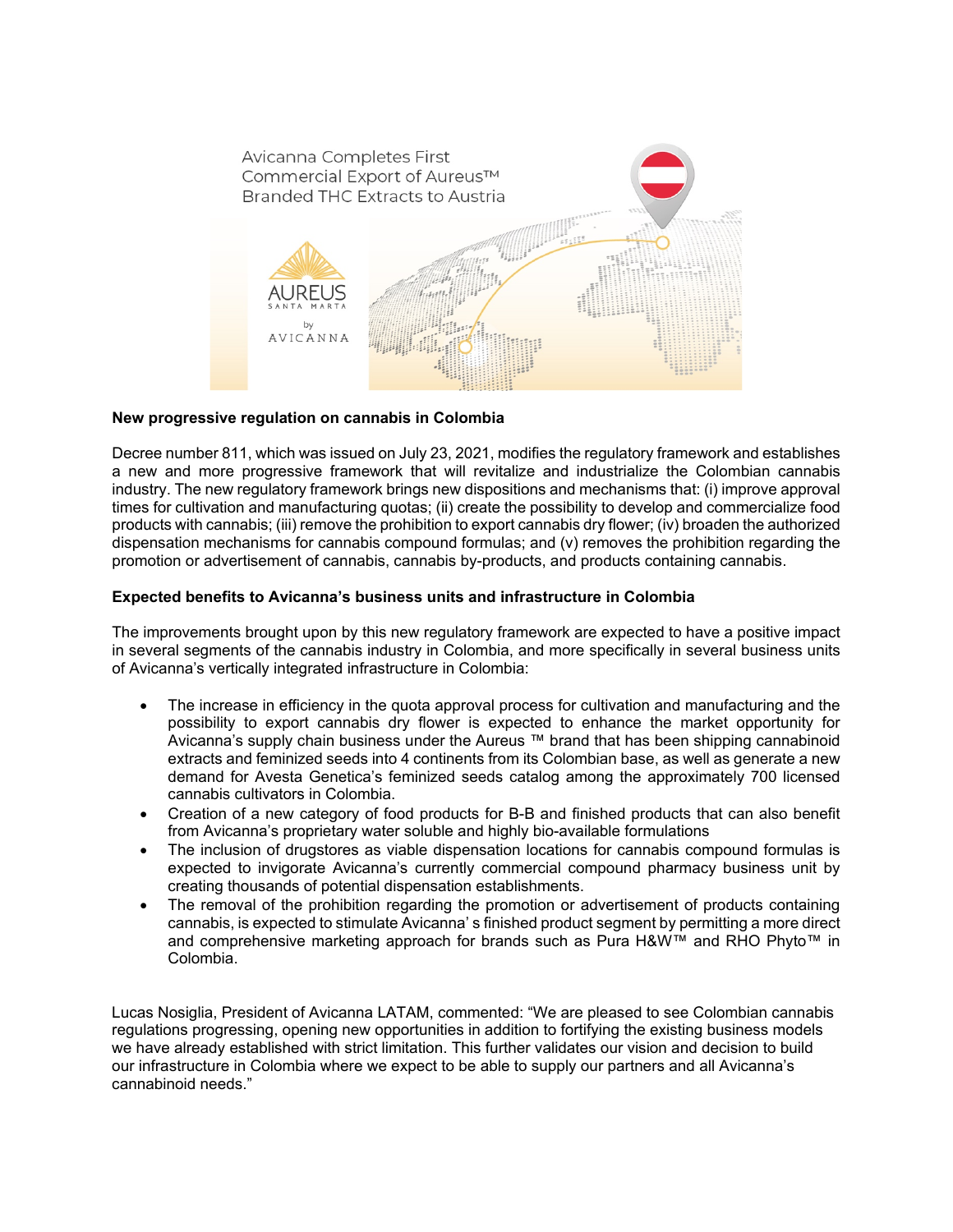To the knowledge of the Company, it carries out its operations in compliance with all applicable laws in the jurisdictions in which it operates.

#### **About Aureus**™

Avicanna's supply chain business units are based out of Santa Marta, Colombia and are primarily dedicated to providing consistent source of cannabinoid raw materials for Avicanna's current commercial products and pharmaceutical pipeline for the global marketplace.

Additionally, under the Aureus™ brand, standardized cannabis extracts and feminized seeds are made available to cultivation, cosmetic and pharmaceutical partners around the world. Aureus branded products are cultivated, extracted, and manufactured by Avicanna's subsidiaries in Colombia where they benefit from optimal environmental conditions to produce cannabinoid active pharmaceutical ingredients economically and sustainably and include a range of extracts of CBD, THC and rare cannabinoids such as CBG. Avicanna's supply chain business also benefits from federally regulated legislation in Colombia where the company is well positioned to be a global supplier of the less competitive psychoactive extracts including CBD and THC crude oil to meet the growing global demand.

### **About Avicanna**

Avicanna is a diversified and vertically integrated Canadian biopharmaceutical company focused on the research, development and commercialization of plant-derived cannabinoid-based products for the global consumer, medical, and pharmaceutical market segments.

Avicanna is an established leader in cannabinoid research and development, which it primarily conducts at its R&D headquarters in the Johnson & Johnson Innovation Centre, JLABS @ Toronto, Canada and in collaboration with leading Canadian academic and medical institutions. In addition to its developing pharmaceutical pipeline, Avicanna's team of experts have developed and commercialized several industry leading product lines, including:

- Pura H&W™: an advanced and clinically tested line of CBD consumer derma-cosmetic products; and,
- RHO Phyto™: an advanced line of medical cannabis products containing varying ratios of CBD and THC currently available nation-wide across Canada in partnership with Medical Cannabis by Shoppers™, a subsidiary of Shoppers Drug Mart. RHO Phyto is the first strictly medical formulary of advanced "Cannabis 2.0" products, containing oils, sprays, capsules, creams, and gels, all developed with scientific rigour, manufactured under GMP standards and supported by pre-clinical data.

With ongoing clinical studies on its derma-cosmetic (Pura H&W), medical cannabis (RHO Phyto) and a pipeline of pharmaceutical products, Avicanna's dedication to researching the important role that cannabinoids play in an increasingly wider scope of products has been at the core of the Company's vision since its inception. Furthermore, Avicanna's commitment to education is demonstrated through its annual medical symposium, the Avicanna Academy educational platform, and the My Cannabis Clinic patient program through its subsidiary company.

Avicanna manages its own supply chain including cultivation and extraction through its two majority-owned subsidiaries, Sativa Nativa S.A.S. and Santa Marta Golden Hemp S.A.S., both located in Santa Marta, Colombia. Through these sustainable, economical, and industrial scale subsidiaries, Avicanna cultivates, processes, and commercializes a range of cannabis and hemp cultivars dominant in CBD, CBG, THC, and other cannabinoids for use as active pharmaceutical ingredients. Avicanna's Avesta Genetica program specializes in the development and optimization of rare cultivars for commercial production along with